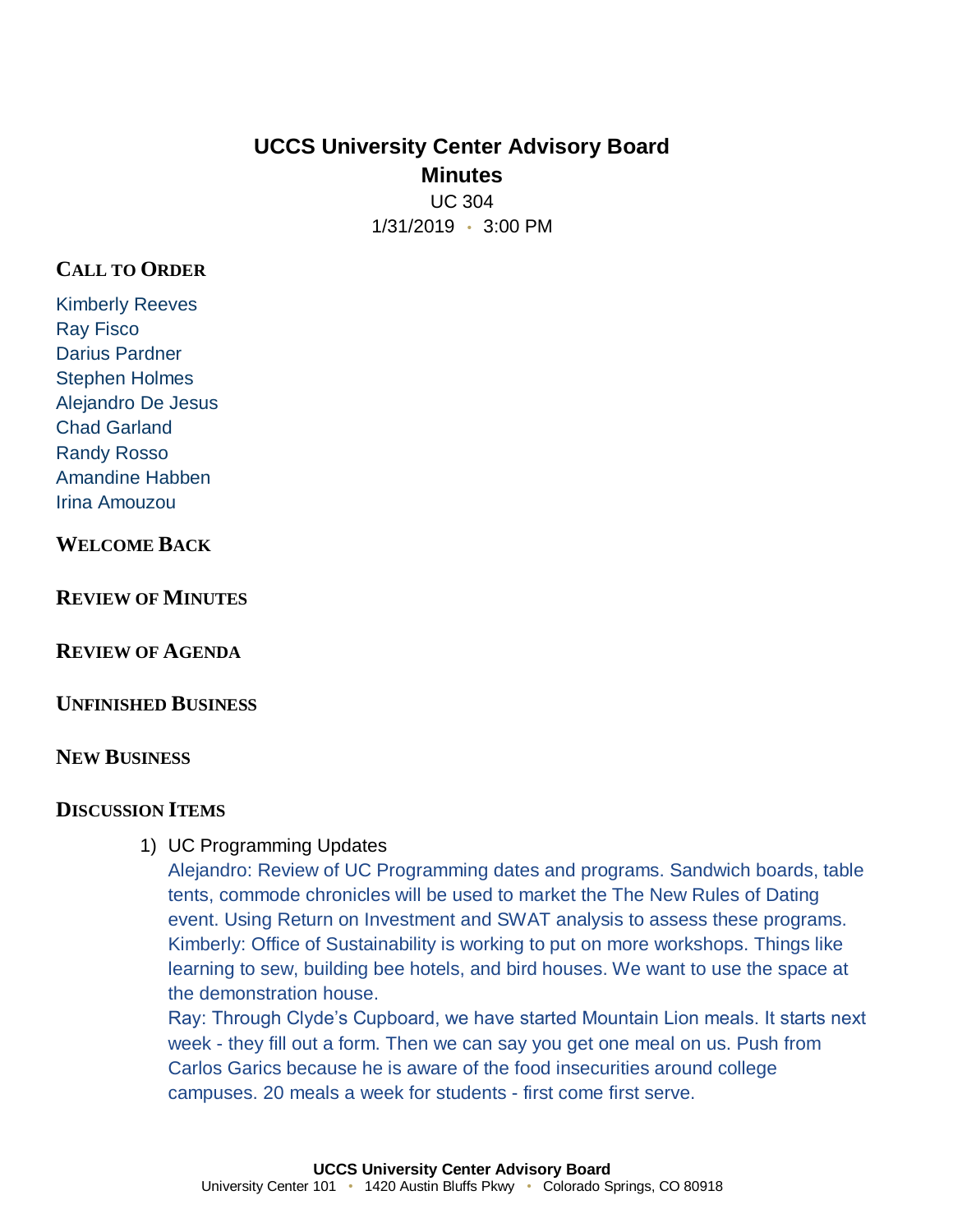Stephen: Is there a rollover from week to week?

Ray: Not right now, we are just focusing on 20 per week. We are curious to see how much it will be utilized this semester.

Stephen: Rumor has it there is a fridge going in for Clyde's Cupboard? Ray: We hope to get a fridge, we are getting help from GAF, to serve fresh fruits and fresh vegetables one day a week.

Stephen: Student Government elections are coming up. Elections are the week of Pi Day in March. I am also working with SGA to have a dessert table during the midterms. Stressed? Dessert on us!

I encourage tabling use in the UC - student organizations and departments.

Chad: We are working around a marketing campaign to promote shows at the ENT Performing Arts Center to students. Free or \$5 for certain events. UC supports the Mountain Lion One ENT card. We might be getting new software - looking at different companies. We want to market the card as your gateway to campus. We want to market to students the importance of the ID card and all the things it gets you. If people are not going to shows, then this deal might not be available in the future.

Ray: With this art pass extend out to faculty and staff? Chad: Not yet.

Alejandro: How about the stand alone ID office?

Chad: The only revenue we generate is the \$25 from the student to support the software and the purchasing of the card. To fund a stand alone office, we need vendor's to buy in so that students can then go use their Clyde's Cash at their establishments. The whole idea is to bring more value to the the student ID.

2) Café 65 Update

Chad: Yesterday, we did complete contracting with a design group -Tremmel Design Group. We have worked with them in the past. Last fall, we talked about having a feedback session - shaping up to be next Wednesday. We plan to move really quickly to try and get this done by the end of the summer. Then the following week, where some of us will meet and speak with the designers. The designers will do what they do and hopefully by March we would have a design. Then get a contractor on board no later than June. Two feedback sessions will be next week 11-12:30pm, 2-3pm, UC 303. Informal drop in type sessions. Written and talking feedback.

- 3) Committees
- 4) University Center utilization

Stephen: There is a push from Chancellor Reddy to move the Career and Development Center to the Student Life space. Some staff, faculty and administration have expressed that this is not a good move. The one group that he listens to is the students. I am trying to talk to students and would ask the Darius and Irina to do the same.